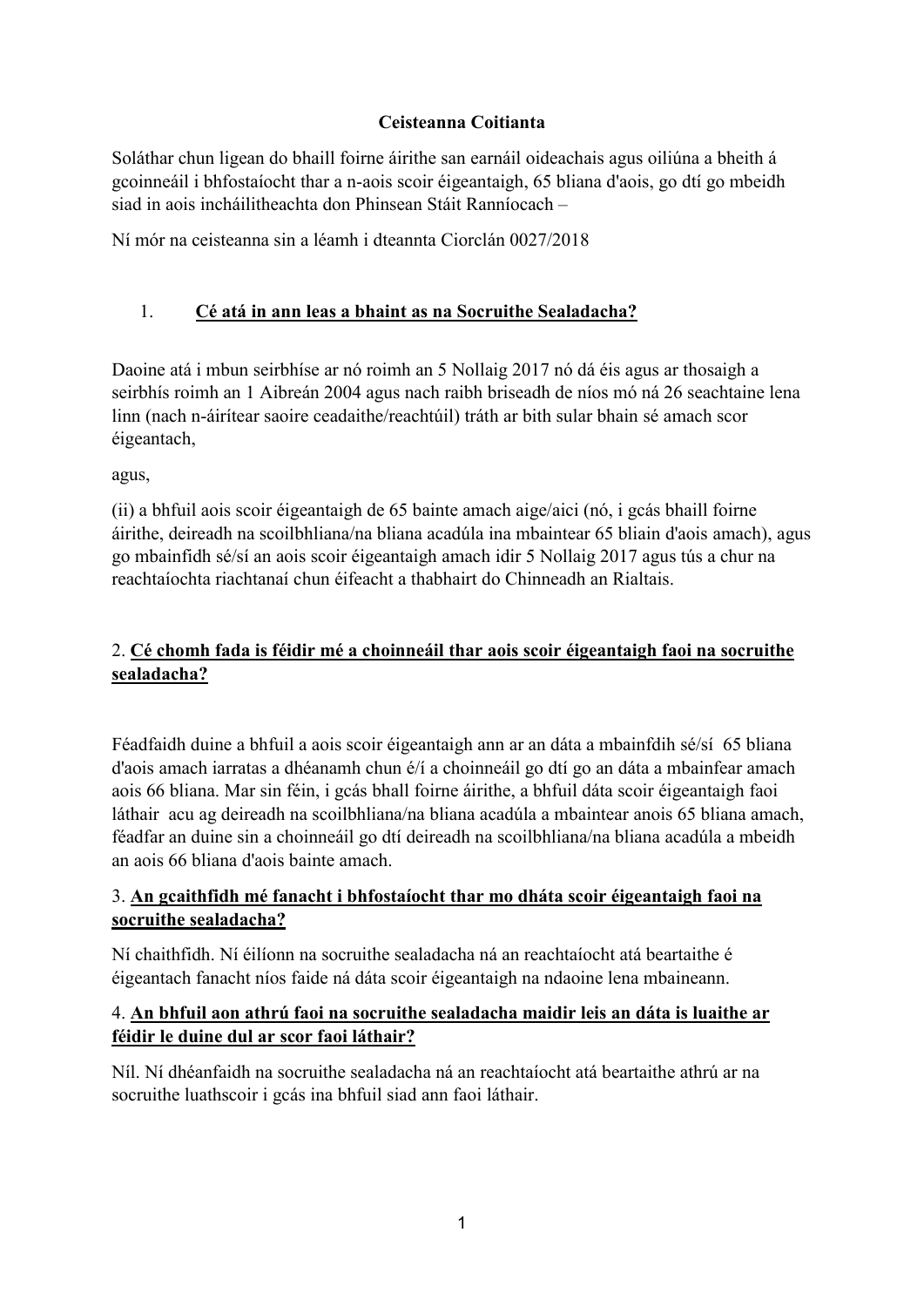## 5. **Sroichim aois scoir éigeantaigh in 2018 ach is mian liom fanacht faoi na socruithe sealadacha, an gcaithfidh mé dul ar scor**?

Caithfidh. Fanann do dháta scoir éigeantaigh fós mar atá, go dtí go mbeidh éifeacht ag an reachtaíocht atá beartaithe, dá réir sin ní mór duit dul ar scor nuair a bhaineann tú an aois scoir éigeantaigh amach. Féadfaidh tú iarratas a dhéanamh, áfach, go gcoinneofaí thú go dtí do lá breithe 66 nó, i gcás iad siúd a bhfuil dáta scoir éigeantaigh acu faoi láthair ag deireadh na scoilbliana/na bliana acadúla nuair a bhaintear 65 bliana d'aois amach, féadfaidh tú iarratas a dhéanamh chun go gcoinneofaí thú go dtí deireadh na scoilbliana/na bliana acadúla ina mbainfear 66 bliana d'aois amach.

# 6. **Cén chaoi a ndéanaim iarratas le go gcoinneofaí mé?**

Féadfaidh duine iarratas a dhéanamh chuig a bhfostóir ag lorg an tsocraithe seo. Chun críche na hImlitreach seo i gcás bhall foirne na mbunscoileanna, na meánscoileanna, na bpobalscoileanna agus na scoileanna cuimsitheacha aitheanta, is é an Bord Bainistíochta an fostóir. I gcás na mBord Oideachais agus Oiliúna (BOO), Institiúidí Teicneolaíochtaí (ITanna), ollscoileanna agus comhlachtaí eile a bhaineann le hoideachas, ba cheart do na fostaithe a n-iarratas a chur chuig Aonad Acmhainní Daonna a n-eagraíochta.

# **7. An bhfuil foirm iarratais ann?**

Tá foirm iarratais ceangailte le tagairt Chiorclán 0027/2018 na Roinne seo agus is féidir teacht air ag an nasc idirlín seo:

### [https://www.education.ie/en/Circulars-and-Forms/Active-Circulars/cl0027\\_2018.pdf](https://www.education.ie/en/Circulars-and-Forms/Active-Circulars/cl0027_2018.pdf)

Ba chóir do mhúinteoir a bheartaíonn leanúint ar aghaidh ag múineadh i gcáil lánaimseartha sa scoilbhliain tar éis dó/di aois scoir éigeantaigh a bhaint amach, é sin a chur in iúl don phríomhoide agus don údarás bainistíochta / BOO a luaithe is féidir. I gcás múinteoirí a íoctar ar phárollaí arna n-oibriú ag an Roinn, ba chóir go gcuirfeadh an príomhoide an fhaisnéis seo san áireamh i bhfoirm athraithe bhliantúil na foirne (CP1). Ba cheart foirm ar leith a bheidh ar fáil leis an athrú pacáiste foirne a eisíodh chuig scoileanna a chomhlánú agus a chur ar ais chuig an rannóg chuí i Rannán Párolla na Roinne. Beidh an fhoirm seo ar fáil freisin ar shuíomh gréasáin na Roinne.

### 8 **Cén uair ar cheart dom iarratas a dhéanamh ar choinneáil?**

Is faoin bhfostóir é sin, bunaithe ar riachtanais ghnó a c(h)eantair, a dhéanamh amach cé mhéad d'fhógra a theastaíonn ó fhostaí ar mian leis/léi go measfaí é/í le coinneáil faoin gCiorclán seo. Éilítear ar fhostóirí plé a dhéanamh le fostaithe a thagann isteach sa chatagóir aoise seo ar bhonn tráthúil le fostaithe ionas gur féidir na socruithe is gá a dhéanamh chun aon chur isteach ar an láthair oibre a íoslaghdú.

I gcás múinteoirí agus bhall foirne nach múinteoirí iad i mbunscoileanna, meánscoileanna, pobalscoileanna agus scoileanna cuimsitheacha aitheanta agus i boird oideachais agus oiliúna a bhfuil aois scoir éigeantaigh bainte amach acu faoi dheireadh na scoilbhliana nuair a bhainfidh siad 65 bliana d'aois amach, ba cheart fógra faoi choinneáil a thabhairt chuig a bhfostóir tráth nach déanaí ná deireadh mhí Aibreáin gach bliain.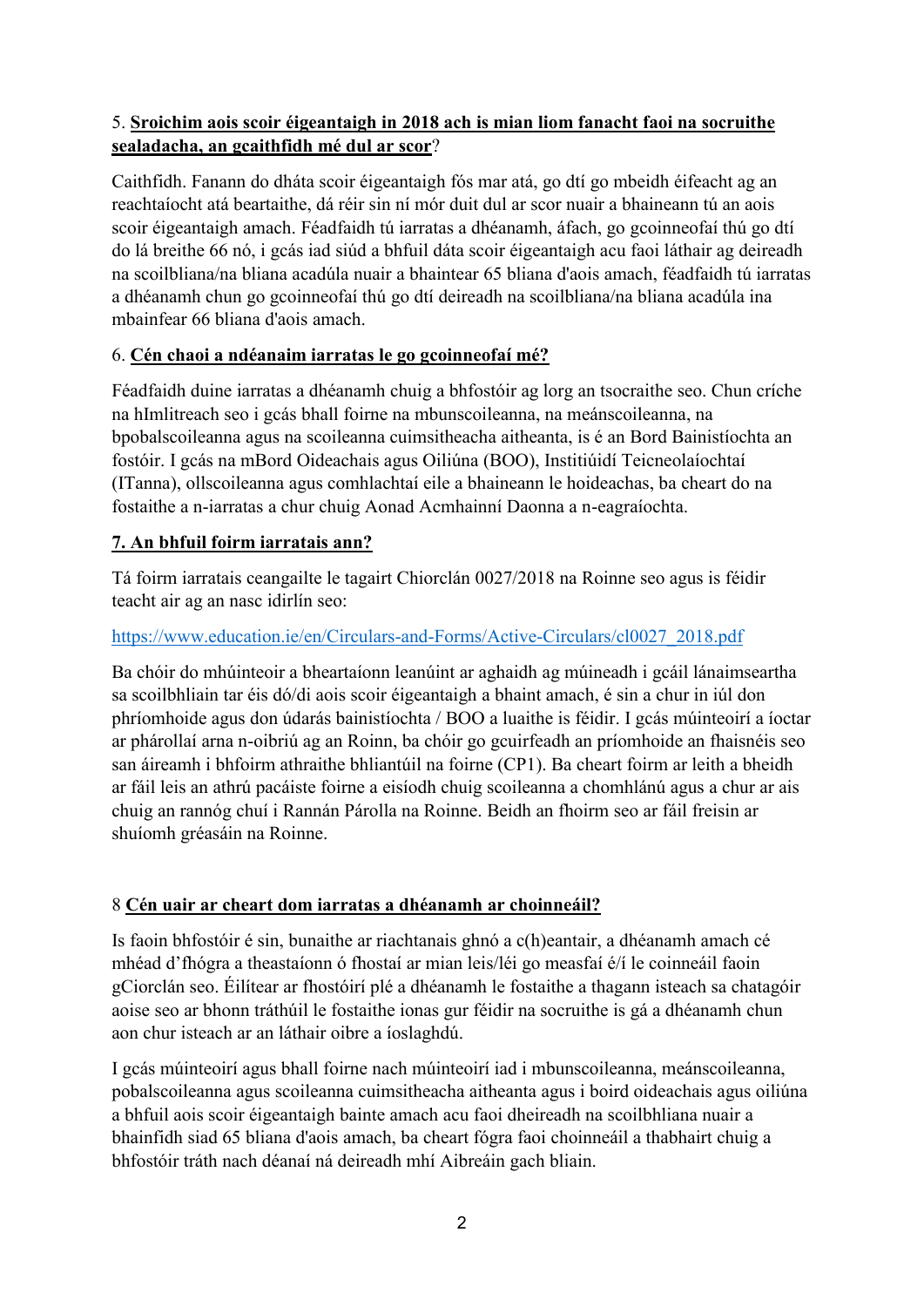## **9 Má théim ar scor ar mo dháta scoir éigeantaigh, féadfaidh mé iarratas a dhéanamh ina dhiaidh sin faoi na socruithe sealadacha?**

Ní fhéadfaidh tú. Ní mór iarratas faoi na socruithe sealadacha a dhéanamh roimh an dáta scoir éigeantaigh. Ní féidir iarratas a dhéanamh ar choinneáil tar éis an dáta scoir éigeantaigh.

# **10. Má cheadaítear mo choinneáil, an bhfanfaidh mé i mo phost reatha?**

Fanfaidh. Cé go meastar an tréimhse fostaíochta faoi na socruithe sealadacha mar chonradh nua fostaíochta, beartaítear leis na socruithe sealadacha go leanfaidh an duine ar aghaidh sa phost reatha. Mar shampla, i gcás go raibh duine fostaithe mar Phríomhoide scoile sula scoir sé/sí, leanfaidh sé/sí ar aghaidh mar Phríomhoide na scoile sin don tréimhse fostaíochta faoi na socruithe eatramhacha. Mar sin féin, b'fhéidir nach mbeadh sé seo indéanta i gcónaí agus i gcás nach féidir leis an bhfostóir dá rogha féin, an duine a shannadh chuig post eile ar an ngrád céanna sa fhostaíocht. (Ba cheart go mbeadh socrú den sórt sin laistigh de na rialacha atá ann faoi láthair maidir le hathshuíomh).

## 11. **An féidir liom mo phátrún oibre a athrú don tréimhse fostaíochta faoi na socruithe sealadacha?**

Fillfidh tú ar phatrún oibre leis na huaireanta céanna nó níos lú. Tá aon iarratas ar laghdú uaireanta faoi réir riachtanas gnó na heagraíochta agus comhaontú an fhostóra.

# 12. **An áiritheofar tréimhse mo choinneáil chun pinsin?**

Ní áiritheofar. Faoin socrú sealadach, críochnófar seirbhís inphinsin ar an lá a shroichtear aois scoir éigeantaigh. Dá réir sin ní áirítear an tréimhse coinneála i dtreo pinsin.

# **Pá agus Pinsean**

# 13. **An mbeidh aon athrú tuarastail ann don tréimhse coinneála?**

Beidh, don tréimhse fostaíochta faoi na socruithe sealadacha cuirfear an duine ar an an gcéad phointe den scála pá iomchuí (i gcás ina mbeidh scála tuarastail iontrála nua ann don ghrád, cuirfear an duine ar an gcéad phointe den scála tuarastail iontrála nua). Más rud é go díreach roimh an scor go raibh an duine ar ráta PPC, agus ansin tar éis coinneála cuirfear an duine ar an gcéad phointe den scála neamh-PPC (le cur san áireamh nach bhfuil aon ranníocaíocht pinsin iníoctha).

### 14. **Bhí mé ag fáil liúntas inphinsin, mar bhreis ar phá bunúsach, an leanfar ar aghaidh ag íoc na liúntas sin le linn na tréimhse sealadaí?**

Ní bheidh liúntais a tarraingíodh siar le haghaidh tairbhithe nua i mí Feabhra 2012 faoi athbhreithniú na seirbhíse poiblí ar liúntais iníoctha le linn na tréimhse sealadaí. Féadfar liúntais atá fós iníoctha le tairbhithe nua a íoc, faoi réir na gcoinníollacha chun an liúntas a chomhlíonadh a íoc. Mar shampla, nuair a bhí duine fostaithe mar Phríomhoide Cúnta i scoil sula scoir sé, leanfaidh sé ar aghaidh mar Phríomhoide Cúnta don tréimhse fostaíochta faoi na socruithe sealadacha agus íocfar liúntas Príomhoide Cúnta.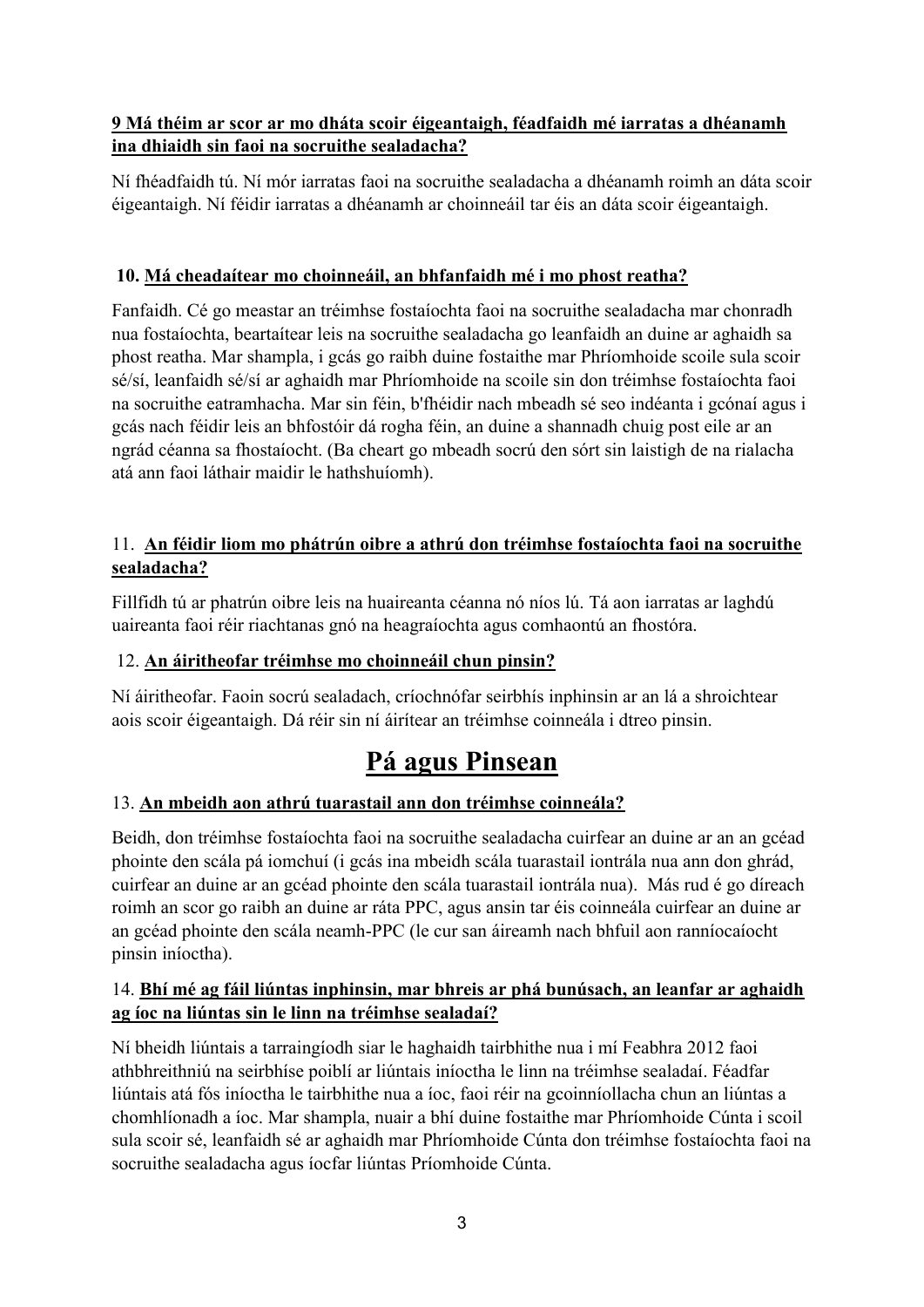# 15 .**Bheinn i dteideal méadú pá dá mbeinn tar éis fanacht i mbun seirbhíse ar feadh 6 mhí eile, an rachaidh mé ar aghaidh ón gcéad phointe ar an scála tuarastail nuair a bheidh an tréimhse sin caite?**

Ní rachaidh. Meastar gur fostaíocht nua í an tréimhse fostaíochta faoi na socruithe sealadacha agus dá réir sin ní théann seirbhís i dtreo incriminte a rinneadh roimh an scor ar aghaidh go dtí an tréimhse sin.

#### 16. **Bheinn tar éis an pointe a bhaint amach nuair a bheadh an Liúntas Seirbhíse Fada (múinteoirí) iníoctha tar éis 4 mhí eile seirbhíse, an áiritheofar coinneáil le linn an tsocraithe shealadaigh i dtreo na tréimhse?**

Ní áiritheofar. Meastar gur fostaíocht nua í an tréimhse fostaíochta faoi na socruithe sealadacha agus dá réir sin ní i dtreo na seirbhíse tairsí don Liúntas Seirbhíse Fada do mhúinteoirí.

### 17. **Is Cúntóir Riachtanas Speisialta mé. Má cheadaítear mo choinneáil an gcoinnítear m'áit ar an liosta sinsearachta i mo scéim scoile/BOO?**

Ní choinnítear. Le fírinne, measfar mar iontrálaí nua tú faoi na socruithe sealadacha seo agus dá bhrí sin ní choinníonn tú do dháta réamhscoir ar liosta shinsearachta.

Ina theannta sin, nuair atáthar ag ceadú d'iarratais ar choinneáil, caithfidh d'fhostóir a bheith sásta go bhfuil gá gnó ann mar bharántas chun tú a choinneáil, .i. go bhfuil ról leanúnach ar fáil duit fad na tréimhse coinneála ceadaithe. Dá bhrí sin, má laghdaítear an leithdháileadh do chúntóirí riachtanas speisialta do do scoil/BOO le linn thréimhse na socruithe eatramhacha sin measfar nach bhfuil ról leanúnach ar fáil duit a thuilleadh.

### **18 An mbeidh mé faoi dhliteanas ranníocaíochtaí pinsin a íoc don tréimhse choinneála?**

Ní bheidh, ós rud é nach seirbhís inphinsin í an tréimhse, ní bheidh aon ranníocaíochtaí pinsin iníoctha.

### **19. An mbeidh mé fós faoi dhliteanas maidir le Asbhaint a bhaineann le Pinsin (PRD) ó phá i rith na tréimhse coinneála?**

Beidh, bainfear fós as PRD. (Go ginearálta, tá feidhm ag PRD i gcás seirbhíseach poiblí atá i bhfostaíocht inphinsin sa tseirbhís phoiblí, nó i gcás daoine a fhaigheann tuarastal ó chistí seirbhíse poiblí, ach ní i seirbhís inphinsin, a d'fhabhraigh teidlíocht ar aoisliúntas sochair faoi scéim pinsin na seirbhíse poiblí.)

### 20. **Cad a tharlaíonn do mo phinsean agus do mo chnapshuim, má choinnítear mé faoi na socruithe sealadacha thar aois scoir éigeantaigh?**

Beidh ort iarratas a dhéanamh ar shochair phinsin sa ghnáthbhealach mar a chuireann tú isteach ar an dáta scoir éigeantaigh.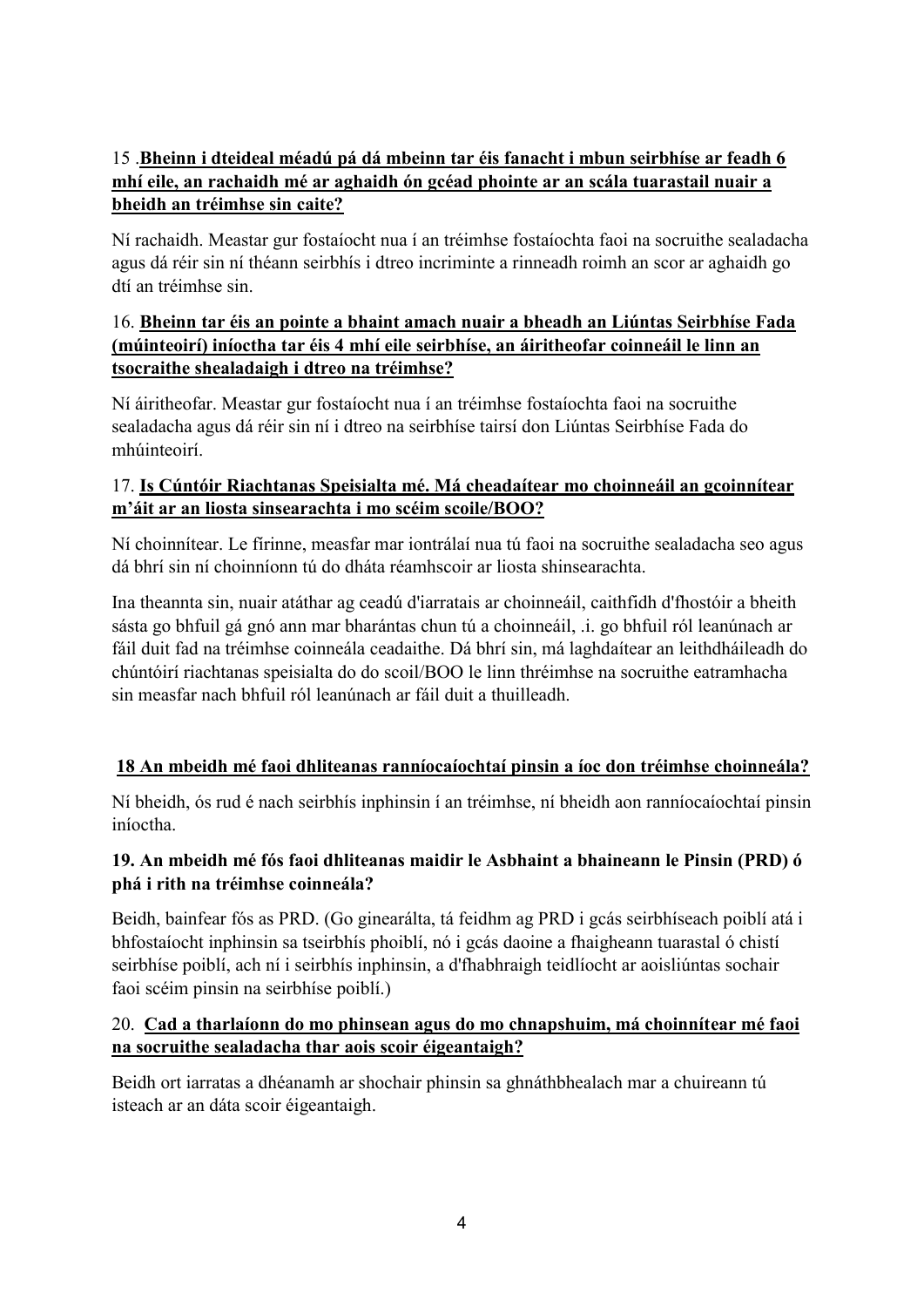Ina theannta sin, ní mór duit cruthúnas a chur ar fáil don Aonad Pinsin de d'fhostóir le cruthúnas de do choinneáil chomh luath agus is féidir. D'fhéadfaí é sin a dhéanamh trí chóip den fhoirm coinneála (aguisín B den chiorclán) a shíniú ag d'fhostóir agus agat féin.

Íocfar Aisce Chnapshuime (tar éis d'iarratas Scoir a fháil) a luaithe is indéanta tar éis do dháta scoir éigeantaigh.

Déanfar an Pinsean Bliantúil a ríomh ar an ngnáthbhealach. Mar sin féin déanfar do phinsean a mhaolú, rud a chiallaíonn nach bhféadfadh cuid den phinsean nó an pinsean go léir a bheith iníoctha agus tú fós fostaithe faoin socrú coinneála. Tugtar laghdú pinsin air seo. Féach Eiseamláirí Léaráideacha maidir le hoibriú an Laghdaithe san Aguisín a ghabhann leis an doiciméad seo.

Nuair a stoptar do phinsean ina iomláine ar feadh tréimhse na coinneála i bhfostaíocht, tosóidh sé díreach tar éis dheireadh na tréimhse coinneála. Mar an gcéanna, nuair a íoctar do phinsean ag leibhéal laghdaithe, déanfar é a athbhunú chuig an luach iomlán ag deireadh na tréimhse coinneála.

(Nóta: Chun aon mhoill sa ghníomhachtú a sheachaint ba cheart don duine dul i dteagmháil le hAonad Pinsin d'fhostóra gar do dheireadh thréimhse na coinneála.

#### **21. Má scoirfidh mé roimh dháta mo scoir éigeantaigh, an féidir liom iarratas a dhéanamh ar choinneáil thar an dáta scoir éigeantaigh?**

Ní féidir. Ní bheidh na socruithe sealadacha i bhfeidhm maidir le haon duine a théann ar scor sula ndéantar an dáta scoir éigeantaigh a bhaint amach.

#### **22. An mbeidh feidhm ag na Socruithe sealadacha maidir le duine ar bith a bhfuil dáta scoir éigeantaigh aige/aici agus é/í os cionn 66 bliain d'aois?**

Ní bheidh, ní beidh feidhm ag na socruithe sealadacha i gcás den sórt sin.

**23. Beidh mé 66 bliain d'aois i mí Dheireadh Fómhair 2018 agus tá sé i gceist agam iarratas a dhéanamh ar choinneáil ó mo dháta scoir éigeantaigh an 31 Lúnasa i mbliana. Beidh mé i dteideal Pinsin bhig Ranníocaigh Stáit ag an am sin. Má éilím an Pinsean Stáit ag an am sin an mbeidh tionchar aige ar aon bhealach ar mo fhostaíocht leanúnach san earnáil oideachais?**

#### Ní bheidh

# **24. Cé leis/léi is féidir liom teagmháil a dhéanamh liom má bhíonn ceisteanna eile agam?**

Ba cheart fiosrúcháin a sheoladh chuig: [retirementage@education.gov.ie](mailto:retirementage@education.gov.ie)

5<sup>th</sup> Aibreán 2018